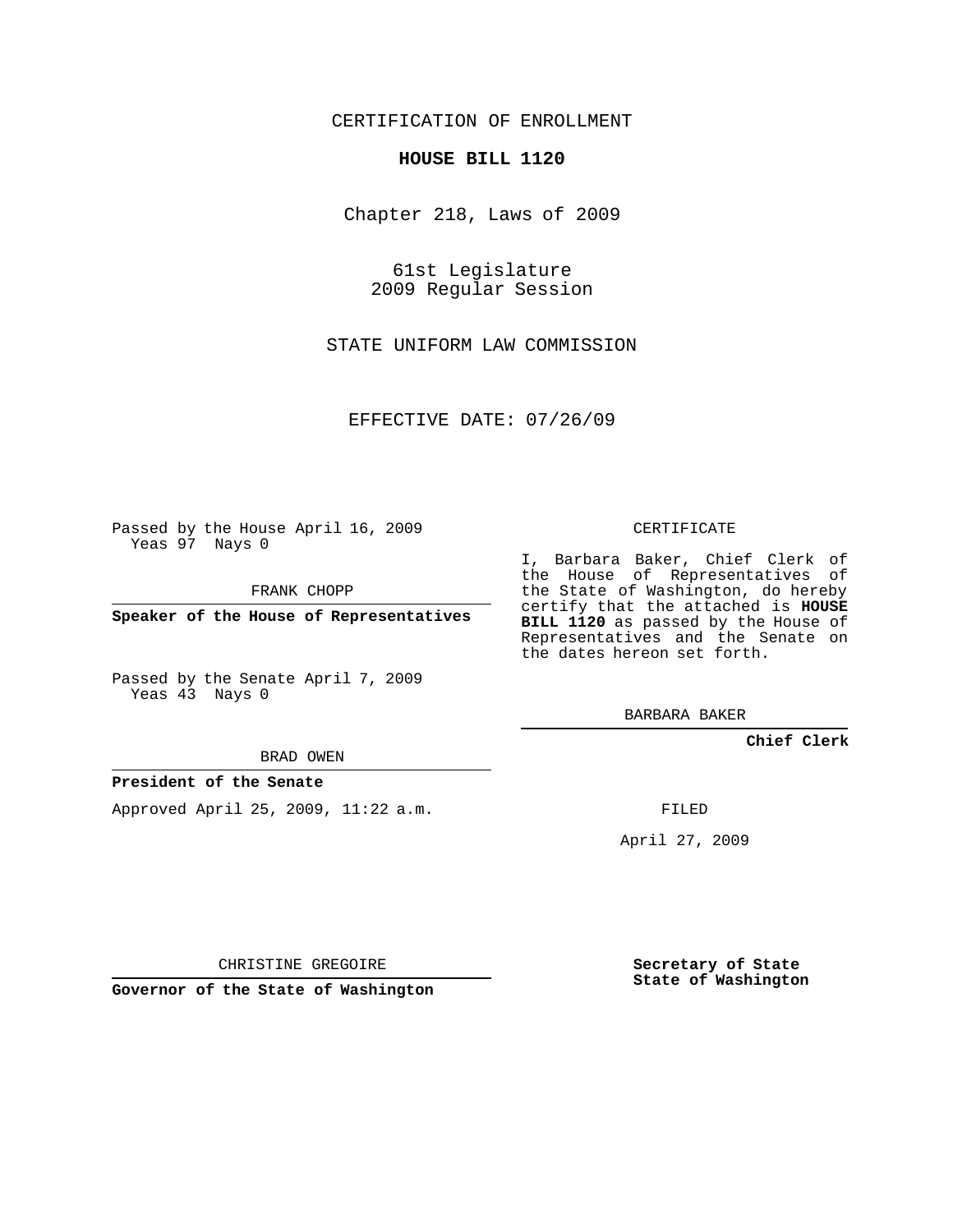# **HOUSE BILL 1120** \_\_\_\_\_\_\_\_\_\_\_\_\_\_\_\_\_\_\_\_\_\_\_\_\_\_\_\_\_\_\_\_\_\_\_\_\_\_\_\_\_\_\_\_\_

\_\_\_\_\_\_\_\_\_\_\_\_\_\_\_\_\_\_\_\_\_\_\_\_\_\_\_\_\_\_\_\_\_\_\_\_\_\_\_\_\_\_\_\_\_

### AS AMENDED BY THE SENATE

Passed Legislature - 2009 Regular Session

## **State of Washington 61st Legislature 2009 Regular Session**

**By** Representatives Pedersen, Rodne, Goodman, and Morrell; by request of Uniform Legislation Commission

Read first time 01/14/09. Referred to Committee on Judiciary.

 1 AN ACT Relating to uniform laws; amending RCW 43.56.010, 43.56.020, 2 and 43.56.040; and repealing RCW 43.56.050.

3 BE IT ENACTED BY THE LEGISLATURE OF THE STATE OF WASHINGTON:

 4 **Sec. 1.** RCW 43.56.010 and 1965 c 8 s 43.56.010 are each amended to 5 read as follows:

6 (1) The governor shall appoint three ((suitable)) qualified persons 7 ((<del>as a board of commissioners</del>)) <u>to serve on the Washington state</u> 8 uniform law commission for the promotion of uniformity of legislation 9 in the United States. ((A<del>ny vacancy on the board shall be filled by</del> 10 appointment by the governor.)) A qualified person is a resident of the 11 state of Washington and a member of the state bar association of this 12 or another state, who is or has been a judge, law professor, 13 legislator, or practicing attorney.

14 (2) In addition to the members of the commission appointed pursuant 15 to subsection (1) of this section, the governor may appoint to the 16 commission any person who has served at least twenty years on the 17 commission and who is a life member in the national conference of 18 commissioners on uniform state laws or its successor.

p. 1 HB 1120.SL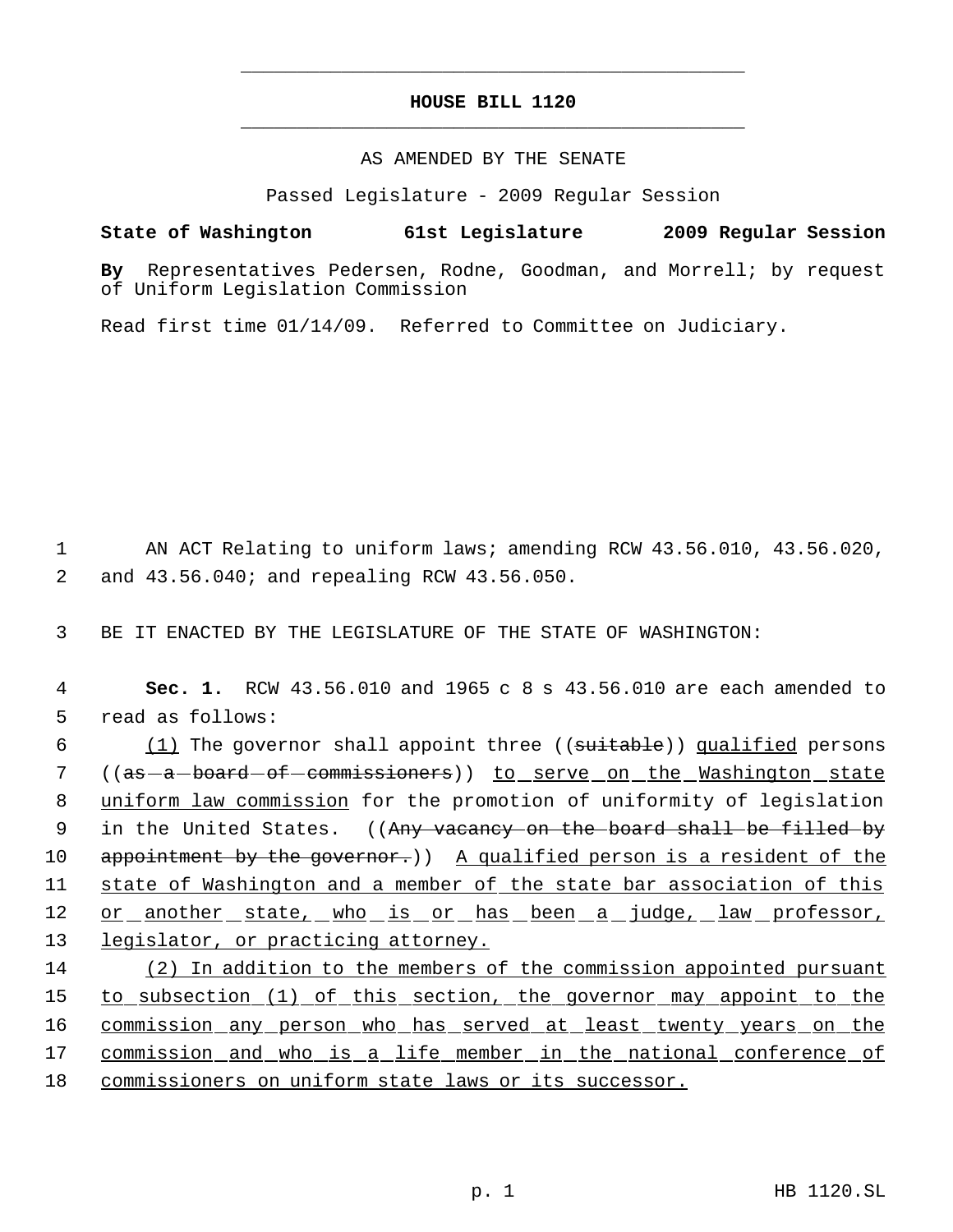1 (3) In addition to the members of the commission appointed pursuant 2 to subsections (1) and (2) of this section, the code reviser shall 3 serve as a member of the commission.

 4 **Sec. 2.** RCW 43.56.020 and 1965 c 8 s 43.56.020 are each amended to 5 read as follows:

6  $(1)$  The ((board)) commission shall ((examine the subjects of 7 marriage and -divorce, insolvency, -the -descent -and -distribution -of 8 property, the execution and probate of wills, and other subjects upon 9 which uniformity of legislation in the various states is desirable, but 10 which are outside of the jurisdiction of the congress of the United 11 States)) identify areas of the law in which (a) uniformity in the laws 12 among the states and other jurisdictions is desirable and practicable 13 and (b)(i) the congress of the United States lacks jurisdiction to act 14 or (ii) it is preferable that the several states enact the laws.

15 ((It)) (2) The commissioners, at the national conference of 16 commissioners on uniform state laws or its successor, shall confer upon 17 these matters with the commissioners appointed by other states for the 18 same purpose and shall consider and draft uniform laws to be submitted 19 for approval and adoption by the several states( $(+)$ ).

 (3) The commission shall propose to the legislature for approval and adoption the uniform acts developed with the other commissioners 22 and generally devise and recommend such other and further courses of action as shall accomplish such uniformity.

24 **Sec. 3.** RCW 43.56.040 and 1975-'76 2nd ex.s. c 34 s 118 are each 25 amended to read as follows:

26 No member of the ((board)) commission shall receive any 27 compensation for ((his)) services, but each member shall be paid travel 28 expenses incurred in the discharge of official duty in accordance with 29 RCW 43.03.050 and 43.03.060 ((as now existing or hereafter amended)), 30 after the account thereof has been audited by the ((board)) commission. 31 The ((board)) commission shall keep a full account of its 32 expenditures and shall report it in each report. ((There-shall-be 33 allowed-such)) The commission shall allow expenses for only one 34 ((annual)) meeting of the ((board)) commission within this state each 35 year, and shall allow expenses for the members ((in attendance, not